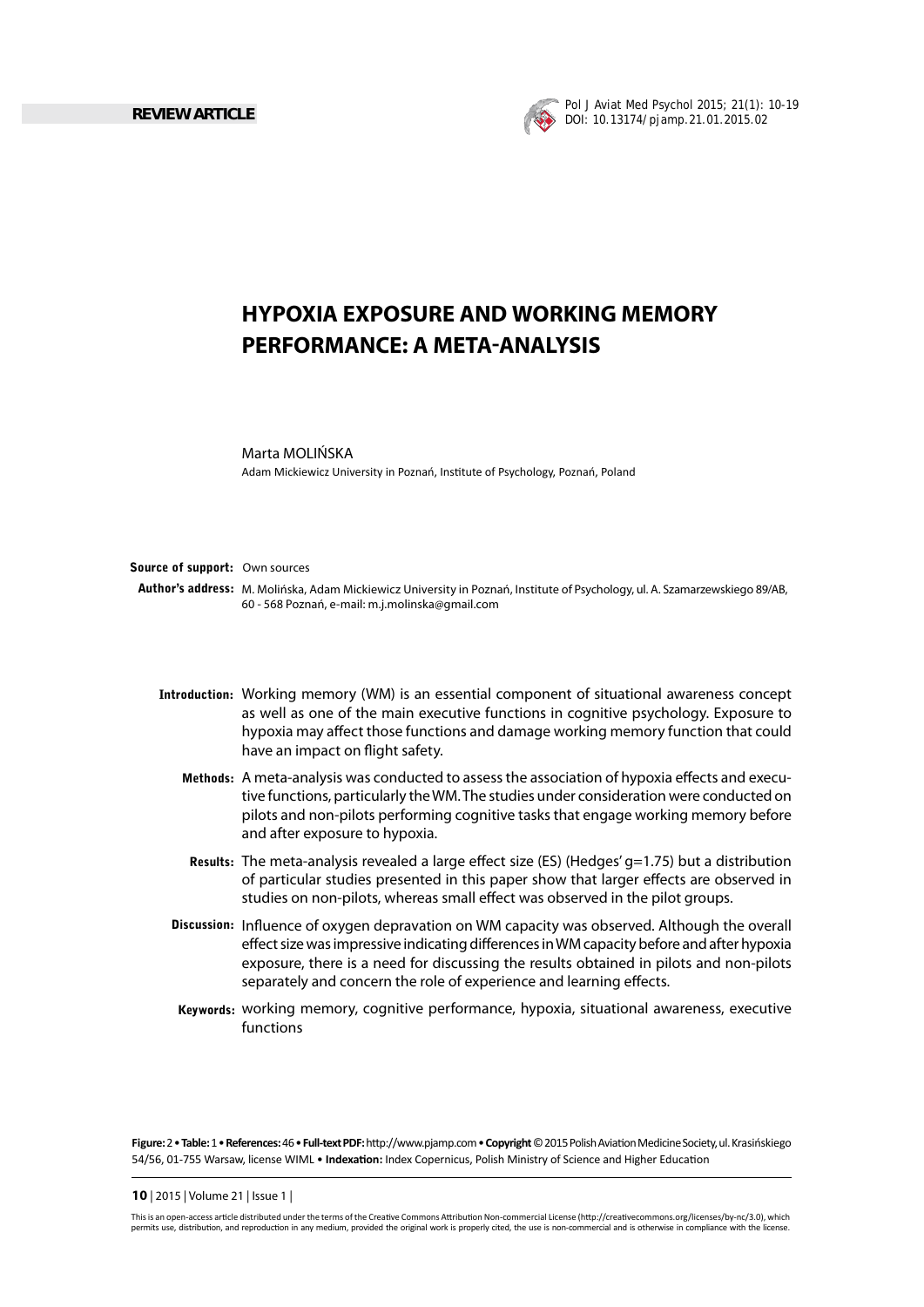# **INTRODUCTION**

High-altitude performance demands procedural knowledge, expertise, as well as accurate and up-to-date processing. Situational awareness (SA), which, according to Endsley involves three cognitive levels: (1) continuous perception of rapidly changing situation, (2) comprehension of perceived elements in regard to previous knowledge, (3) anticipation of further events on that basis [10]. Aforementioned elements indicate a crucial role of cognitive function, especially updating and actualization of memory processes, in flight performance. Studies conducted over the last decade demonstrate the importance of SA in adverse and uncertain environments, which undoubtedly the airspace is, mainly because of the sensitivity of central nervous system to external stressors, such as decreasing air pressure in the troposphere.

By definition, hypoxia means insufficient amount of oxygen in the blood, tissues, cells of our body to maintain proper physical and mental function during the flight. Not only respiratory and circulatory systems are affected by hypoxia. Brain is the first and main organ susceptible to oxygen deprivation and hence, executive functioning.

However, little is known about WM in high-altitude flight operations. The goal of this article is to present the current state of knowledge and to outline directions for future research.

# **Hypoxia as a risk factor of neuropsychological deterioration**

Staying at high altitudes exposes pilots to danger of physiological abnormalities in the airspace, where barometric pressure that decreases with achieving subsequent flight levels may become a life-threatening factor. Low barometric pressure disrupts gas exchange, although the oxygen content in the atmospheric air remains unchanged (21%). Alveolar oxygen partial pressure and arterial partial pressure decrease and affect respiratory as well as circulatory system coordination. Whereas blood saturation above the sea level reaches 97- 99%, under hypoxic condition can decrease to 87- 94%. Although it is a non-life-threatening mild hypoxia, acute decompression can lower saturation down to 50%, which is definitely unsafe and puts the pilot in danger [5,38]. There are three ways it can influence human organism: (1) as a disturbance in oxygen metabolism - *dysoxia*, (2) as a total oxygen shortage - *anoxia,* or (3) through oxygen defi ciency – *hypoxia,* which will be discussed in the paper.

Brain is the first and the main organ exposed to hypoxia. Decrease in oxygen intake causes hypoxia, decreasing and altering biological as well as cognitive functions. From physiological point of view the consequences of hypoxia include faster and deeper breathing, increased heart rate and changes in peripheral circulation and organ blood distribution [5].

Brain structures susceptible to hypoxia were discovered relatively early. As Virues-Ortega states [44], first studies on neuropsychological consequences of high-altitude exposure were rather anecdotal and brief than based on in-depth scientific analyses. Potential psychophysiological testing has been neglected until McFarland's research. He was the first to pay attention to the phenomenon of altitude-related neuropsychological deterioration and has published many works since 1930 that shed light on human performance under hypoxia [25,26]. It was later found that hippocampus, thalamus, cortex, amygdala, corpus striatum were the most damaged brain parts [7,46]. Later studies also confirmed that hypoxia impairs the limbic system. It was frequently observed that hypoxia affects the frontal lobes, the parts of the brain responsible for self-control and cognitive control [4,35]. Those findings inspired researchers to assume that altitude-related alterations in areas of the brain responsible for cognitive as well as emotional functioning may impact human performance and such aspects need to be tested under hypoxic conditions. Research conducted in the last decade explored a biochemical factor sensitive to high-altitude operations, such as substance P. Similar to amines, catecholamines and nitric oxide, its synthesis in the organism is modified with achieving increasingly higher flight levels. The higher flight operations, the greater increase in substance P levels is observed. It has been proven that substance P augmentation leads to mood changes, anxiety and stress [20,36]. Such states may contribute to deterioration of cognitive performance, especially WM, which is sensitive to negative arousal [33].

Hypoxia also affects climbers and alpinists above 3000 m. In the nineteenth century Mosso organized an expedition in order to study the course of acclimatization on Monte Rosa (4500m) [5]. However, there is a difference between climbers and pilots and it lies in the possibility to acclimate to harsh conditions during several days climbing. They climb, camp and descend just to ascend again in order to adapt before reaching the summit. Pilots achieve the following flight levels over a significantly shorter period of time and hence, they do not have time to adapt.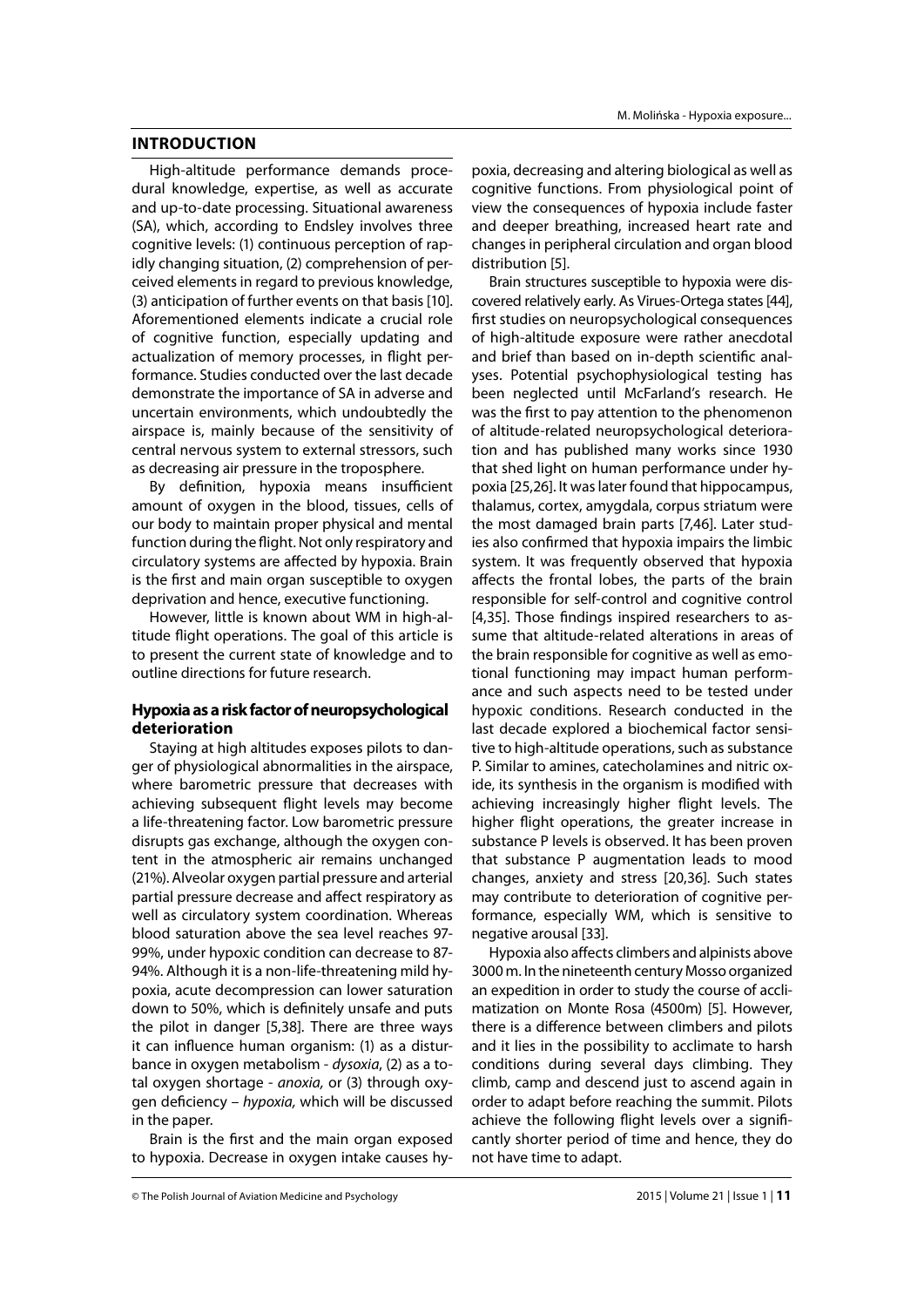In general terms, there are several levels of hypoxia: (1) moderate (mild), equivalent to 2430-4260 m, (2) high, equivalent to 4260-5180 m, and (3) extreme (acute), corresponding to altitudes above 5200 m [23]. Little is known about the extent to which the consequences hypoxia impact executive functioning. Although brain's susceptibility to hypoxia increases from the altitude of 2430 m, the evidence suggest that staying at this altitude does not affect cognitive performance in pilots and is safe with regard to maintaining cognitive abilities. In turn, Nelson [31] states that cognitive impairment is noticeable at the altitudes from 4000 m to 5000 m. Nevertheless, there is a mandatory threshold for use of supplementary oxygen at 3000 m [23].

Pilots exposed to hypoxic and ischemic hypoxia, in order to avoid oxygen depletion, use pressurized cabins and keep the aircraft at the altitudes of 3810 - 4260 m for no longer than 30 minutes. Above this altitude and time cognitive function may become impaired, particularly in the aspect of cognitive overload and worsened executive functioning. For instance, Virues-Ortega [44] studies show that 6100 m is the altitude where neuropsychological functioning is severely impaired in aspects of verbal fluency, language, cognitive fluency, metamemory, and short-term memory. According to Petrassi [34], breathing at altitude above 6100 m is disrupting to human organism, can result in loss of consciousness and lead to death.

The level of susceptibility varies and is a matter of individual performance. As Petrassi [34] points out, some people are much more affected by hypoxia than others. There is a relatively unchanging "hypoxic signature" for every individual. This intrapersonal pattern of hypoxia can obviously vary in intensity; the order in which symptoms appear and speed of their onset may change, but it is relatively constant for an individual. However, it is rather different among subjects and it is easier for an individual to spot signs of hypoxia in others than in oneself. Observational research shows that women are more susceptible to hypoxia than men and that gender differences are in agreement with the notion that women's organisms usually demand greater amounts of oxygen on lower altitudes than men. According to Makarowski and Smolicz [23], such difference is equivalent to 610 m. Nevertheless, hypoxia used to be called a "silent killer" because of its subtle and gentle signs. Physiological as well as psychological signs and symptoms of oxygen deprivation have been in the area of scientific interest for decades. Among

them, the most often distinguished signs include dizziness, lightheadedness, paresthesia and "pinsand-needles" tingling, reduced mental agility and decreased visual acuity [43].

# **Working memory as flight safety factor**

WM is considered an interdisciplinary construct that draws attention of a wide range of psychologists and neuroscientists. As Sohn and Doane [39] noted, its role has been also demonstrated in physics, computer sciences, medicine, and language comprehension. After years of exploring WM's architecture and elaboration of a few concepts, researchers assigned it a vital role in updating information necessary for human performance.

The first and the most common model is that proposed by Baddeley, updated in 2000 [2,16,41]. Baddeley's approach assumes the existence of several elements - the main being central executive system coordinating attention and cognitive resources, engaged in decision-making and other mental operations. Apart from the central executive system there are two subordinate systems: (1) visuospatial sketchpad responsible for storage of visual data and (2) phonological (articulatory) loop responsible for auditory data storage. An episodic buffer exists between those two elements, a system responsible for temporary, episodic data integration.

WM is also a core component of executive functions model. Miyake [27] distinguished three separate EF's in factor analysis: (1) shifting, (2) inhibition of prepotent or unwanted reaction, (3) updating and monitoring. Shifting means cognitive flexibility - abandoning one task and engaging in another. Inhibition involves holding back a prepotent or unwanted reaction. And thirdly, updating and monitoring refers to working memory representations and replacing information that is no longer needed with other data. WM takes part in regulation of behavior, decision-making, directing attention and goal-oriented actions. Thus, WM is involved in cognitive control of behavior in flight performance. Neural background for those processes is assigned to prefrontal cortex (PFC), especially the frontal cortex, a structure involved in multi-tasking, susceptible to microdamages [18,29,30]. Aforementioned frontal lobe is sensitive to hypoxic conditions as well [4,35].

During flight, working memory is involved in continuous cognitive processing as well as coding, actualization, removing data that is no longer important or inhibition of those that interfere with other, more important information. According to Endsley [11,12,13], situational awareness has a rela-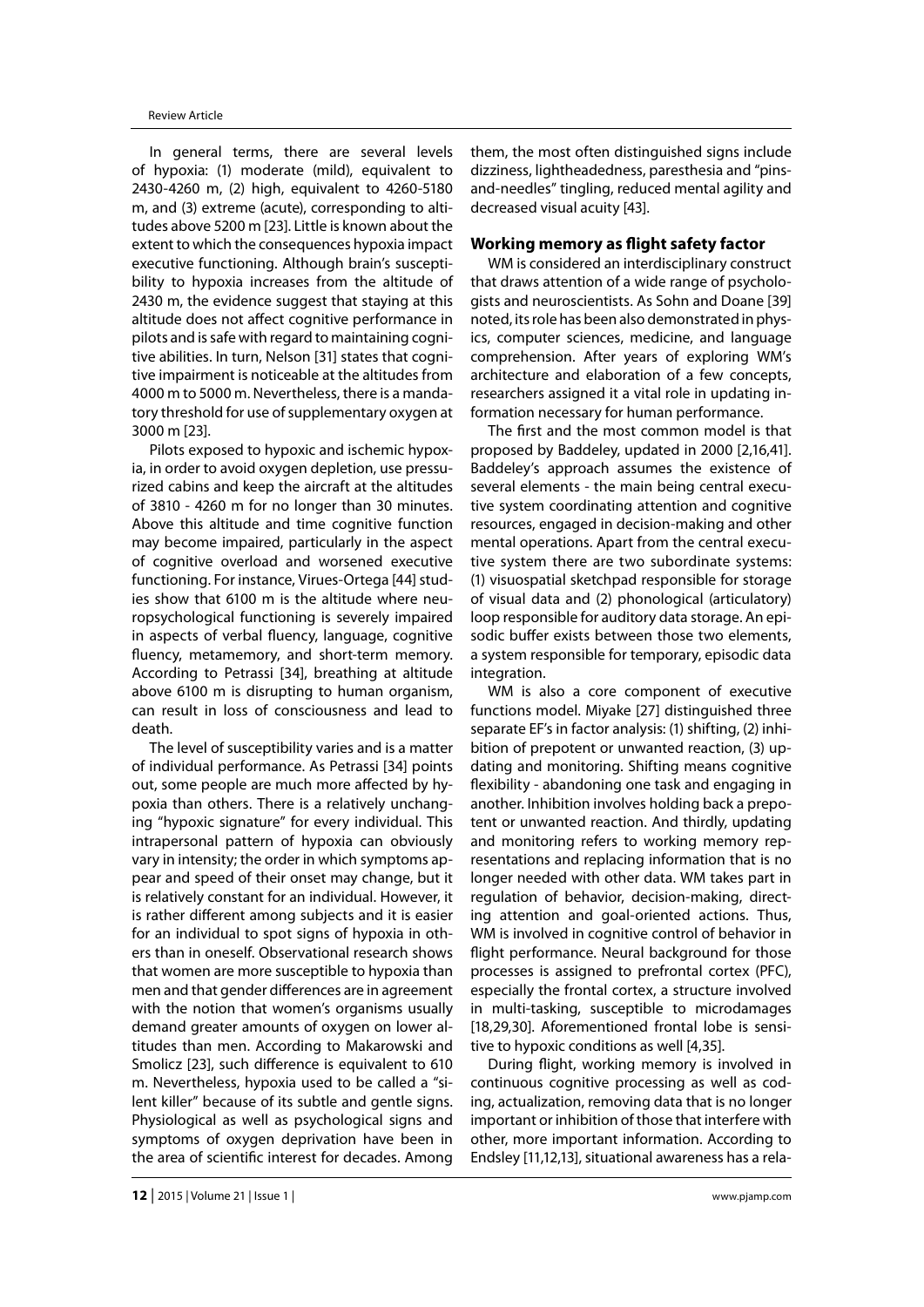tional function and the author assumes an interaction between representation of current perception and pilot's previous knowledge. Additionally, it allows comprehending current aircraft position as well as its significance and implications for future tasks. Such comprehension of actual situation and its monitoring imposes demands on WM storage and processing. Due to this fact, SA has been an object of interest since the 80's [8] and initially, its role was purely practical due to its application as a part of pilot training, especially in crew resource management [6]. Over time it has evolved as a concept bordering cognitive psychology, neuroscience and aviation studies. According to Caretta et al. study, tasks dependent on working memory performance are reliable predictors of situational awareness [8]. In those studies, verbal (phonological loop) and spatial (visuospatial sketchpad) functions of working memory were distinguished as vital to situational awareness and flight safety. In similar studies Stokes et al. [40] found that spatial working memory is predictive of decision making during flight.

# **METHODS**

# **Identification of studies**

In order to identify the consequences of hypoxia for executive functions, the author explored available reports from databases (GoogleScholar, EBSCOhost) using phrases: *executive functions*, *hypoxia*, *working memory*. The most frequent altitude levels taken into account correspond to mild to moderate (2440 - 4270 m) hypoxia. Detailed studies are presented in Tab. 1. Below are discussed selected studies, starting from the lowest altitudes (610 m) [3] to the highest (10000 m) [24]. In case of more than one hypoxic condition in a study, results are discussed in one paragraph but presented in separate rows in the table. Every study taken into consideration was approved by respective ethics committees and conformed to the standards of the Declaration of Helsinki.

1. In Bartholomew [3] study the cognitive performance during exposure to altitudes of 610 m, 2430 m and 4570 m was tested on 72 pilot students using subtests of the Wechsler Scale (Digit Span and Digit Symbol). It was observed that working memory was susceptible to impairment with respect to recalling great memory load at high altitudes equal to 3810 m and 4570 m. Such results suggest that high altitudes may affect the amount of available cognitive resources and lead to mental overload. Nonetheless, first altitude results had to

be excluded from meta-analysis because provided data hinder comparison of baseline and posttest results.

- 2. WM performance after exposure to hypoxia was also an object of Legg's [21] experimental study. Participants, 25 males, were experiencing normoxia as baseline and hypoxia at 2440 m for 30 and 90 minutes and subsequently were assigned multiple memory tasks (inter alia) engaging WM. Mentioned tasks required reading sentences, assessing semantic and syntactic sense of the sentence and recalling the last word of each sentence as a measure of working memory span. Study results show that after 90-minute exposure to hypoxia WM performance worsened; the mean working memory span was significantly lower than at baseline and after 30-minute exposure. Further analysis revealed moderate ES (Hedges*'* g = 0.45).
- 3. One of the newest research studies that examined the effects of hypoxia on cognitive function was an experimental study conducted by Komiyama [19] at an altitude of 2600 m. The participants, 16 men aged 23 years on average, were asked to solve cognitive tasks such as Go/No Go (GNG) or Spatial Delayed Response (SPR) several times: before the experiment as a baseline and twice after 10 minutes of exposure to hypobaric conditions during prolonged exercise. It was observed that hypoxia exposure did not worsen the accuracy of those tasks; there was no difference in significance between baseline and after exposure to hypoxia. This study was removed from further analysis, so it is not present in the Tab. 1.
- 4. Cognitive detriment was noticed in simulated altitude equivalent to 4500 m [22]. 11 non-pilot male subjects took part in this experiment. They went through neuropsychological assessments and emotional functioning tests twice: in normoxia as baseline and after 24 hrs of hypoxia. Significant differences between baseline and experimental conditions were observed. After exposure to 4500 m WM performance decreased in forward as well backward Digit Span tests. ES calculation indicated that the significance was really strong in the forward test (Hedges'  $g = 3.2$ ) and rather strong in the backward test (Hedges'  $q = 0.8$ ). Interestingly, it was observed that exposure to hypoxia affects not only neuropsychological functioning, but also emotional architecture and sleep patters.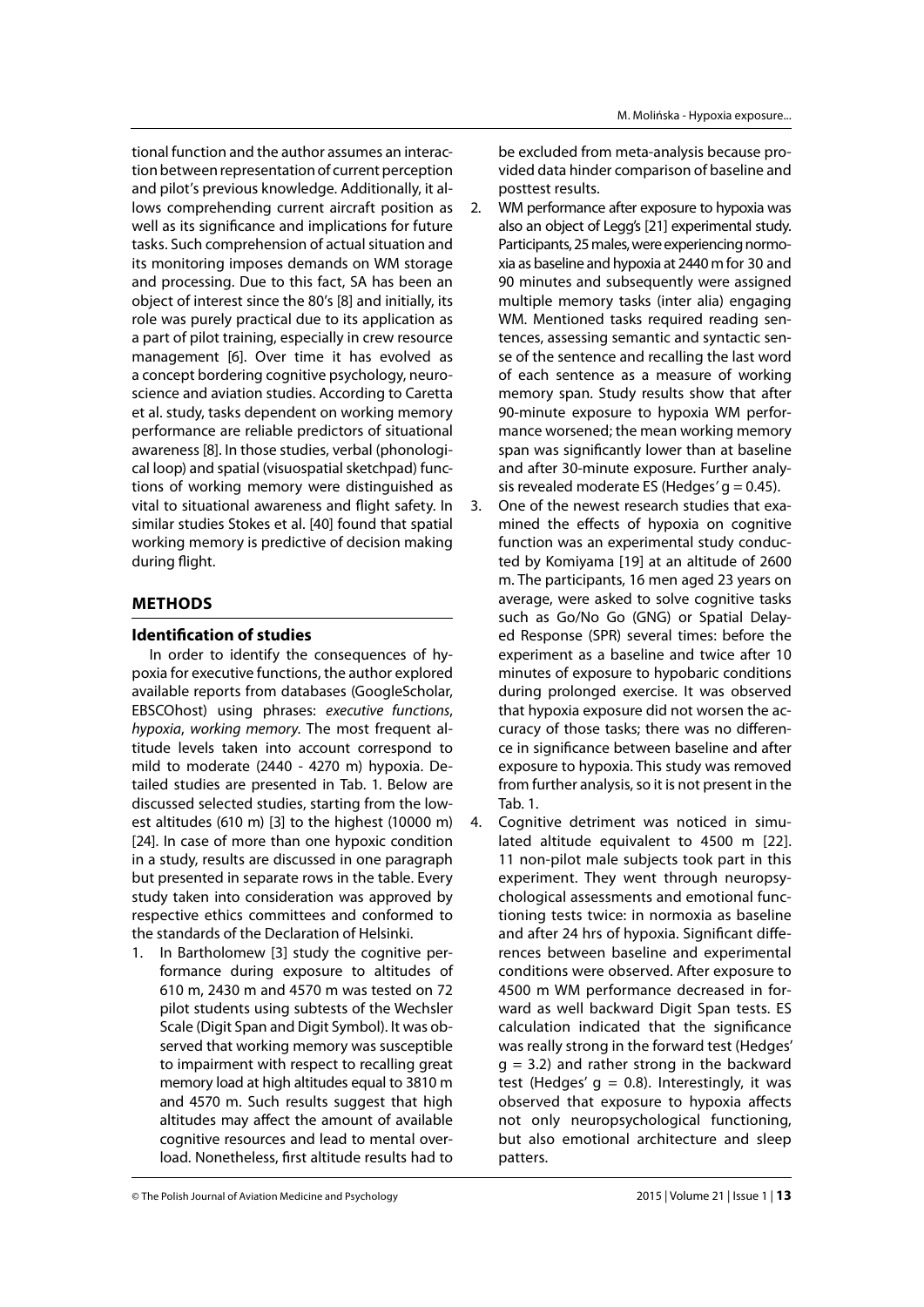Review Article

- 5. Asmaro et al. [1] also took into account working memory performance at baseline and after exposure to two different hypoxic conditions in hypobaric chamber: altitudes equal to 5334 m and 7620 m. The group consisted of 35 objects: mainly pilots (83% of the sample) and a minority of other aviation employees. Similarly to other studies they tested working memory performance with Digit Span Task (forward and backward). At the lower altitude (5334 m) moderate ES was noted for the forward task (Hedges' g=0.5) and stronger the backward task (Hedges' g=0.9). At higher altitude (7620 m) the power of ES was impressive in both types of tasks: Hedges' g=1.39 for forward and g=1.81 for the backward task. Achieving both altitudes diminishes working memory processing significantly, wherein the strongest ES was observed in the backward tests. ES analysis supports the thesis that Digit Span tasking requires allocation of cognitive resources and the backward test is much more demanding for working memory reserve than the forward one.
- 6. One of the newest studies carried out in Poland, conducted in the Military Institute of Aviation Medicine [45] also confirms the effects of hypoxia on executive functioning. The objects (paratroopers) were exposed to hypoxia at simulated altitude of 7500 m in hypobaric chamber. Before (pretest) and after (posttest) hypoxia exposure, the cognitive performance was tested using Stroop Task (ST) as well as Reverse Stroop Task (RST). Interestingly, reaction time after hypoxia exposure was faster but it may be due to the effect of learning, which is common for cognitive tasks. Nevertheless, susceptibility to interference effect in RST was stronger after hypoxia exposure. Further analysis revealed that effect size is close to moderate (Hedges'  $q =$ 0.41). This study confirms that hypoxia exposure can be detrimental to global executive functioning not only in the WM storage and processing domains, but also with regard to inhibition as well as shifting. Those two latter functions take part in higher cognitive processes, so it is assumed that their impairment can lead to endangerment of safety in the air due to decreased decision-making abilities.
- 7. The highest-altitude hypoxia exposure (10000 m) was the object of the study by Malle's et al. [24]. All the subjects (N=57) were pilots attending hypoxia awareness training. The control sample (N=29) and experimental

sample (N=28) were solving cognitive tasks in neurocognitive assessment battery *Paced Auditory Serial Addition Test* (PASAT). For the study, digit numbers presentation was used as a tool and the subjects' task was to sum every two last digits. In each trial, the participant had to give a response before next digits appear. The experimental group experienced acute hypoxia in a hypobaric chamber and solved PASAT working-memory task at the altitude of 10000 m. Control group also stayed in the hypobaric chamber in order to ensure the same study conditions, but the chamber's door remained open. Analysis indicated that hypoxic exposure significantly affected working memory function. Although the ES for those results was impressive (Hedges' g>13) this study had to be excluded from further analysis due to the fact that provided data was expressed as a percentage of correct answers, which was different from the units used in the remaining studies.

## **Data analysis**

In order to study how hypoxia affects working memory performance the author used a procedure described by Cohen [9,17]. Based on the data provided by the study authors: means and standard deviations the ES was computed (Hedges' g) by using an online calculator (available on website: http://www.polyu.edu.hk/mm/effectsizefaqs/calculator/calculator.html). Subsequently, a method presented by Hedges and Olkin [14] was used to compute the mean ES and corresponding 95% confidence interval (CI). The meta-analysis was carried out entirely in the R Project for Statistical Computing.

From all distinguished studies, three had to be removed from further analysis in order to avoid distortion of the results. The first was the altitude experiment from Bartholomew's [3] study. Results presented in this paper are unsuitable for calculation because the author failed to provide the values from the pretest in the experiment. Hence, this data has not been included in further analysis. The second was Komiyama's study with insignificant results [19]. The last was Malle's et al. [24] study where only the percentage values were provided.

# **RESULTS**

Analyzed data set showed high heterogenity (tau<sup>2</sup>=2.77; Q(13)=210.955; p<001; I2=97.04). Overall effect size (OES) computed in a random model was 1.75 (95% CI=0.85-2.65); p<0.001 (Fig. 1).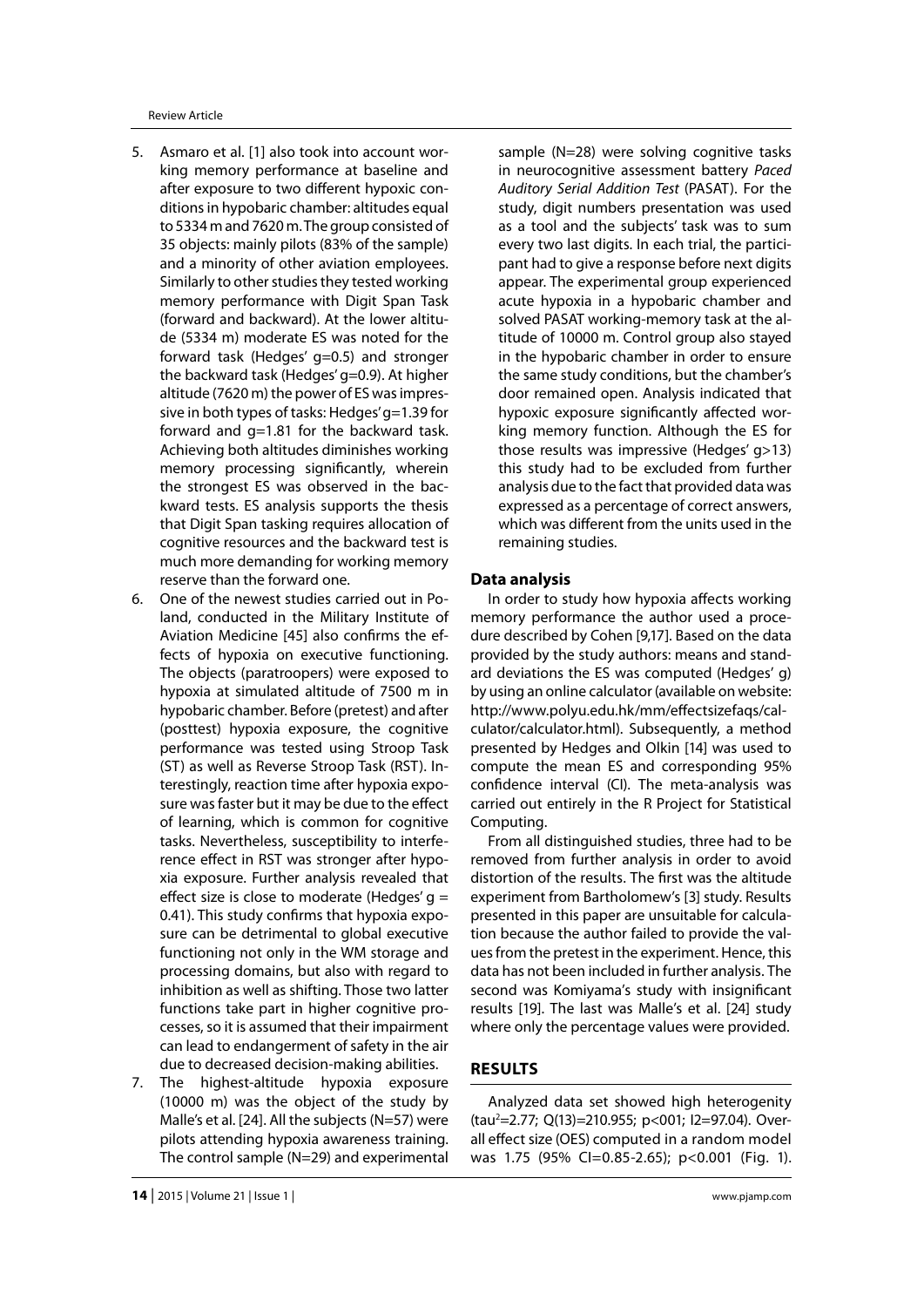| Study                           | Obiectives <sup>1</sup>         | N <sup>2</sup> | Hypoxia<br>induction <sup>3</sup> | Task <sup>4</sup>          | Altitude <sup>5</sup> | <b>Pretest M(SD)</b> | <b>Posttest M(SD)</b> | W <sup>6</sup> | g <sup>7</sup> |
|---------------------------------|---------------------------------|----------------|-----------------------------------|----------------------------|-----------------------|----------------------|-----------------------|----------------|----------------|
| Legg<br>et al., 2014 [19]       | Non pilots                      | 25             | Gas mixture                       | Multiple memory task       | 2430                  | 41.8(10.5)           | 2.9(4.2)              | 0.30           | 4.78           |
|                                 |                                 |                |                                   |                            |                       | 0.9(4.6)             | 0.9(4.6)              | 0.32           | 4.97           |
| Bartholomew [3]<br>et al., 1999 | Pilots                          |                | Hypobaric<br>chamber              | Digit Span (forward)       | 3800                  | 10.0(1.91)           |                       |                | 0.56           |
|                                 |                                 |                |                                   |                            |                       |                      | 8.9(2.0)              | 0.02           |                |
| Lemos [20]<br>et al., 2012      | Non pilots                      | 11             | Normobaric<br>chamber             | Digit Span (forward)       | 4500                  | 12.2(0.91)           | 7.70(1.63)            | 0.42           | 3.28           |
|                                 |                                 | 11             |                                   | Digit Span (backward       |                       | 7.9(1.52)            | 6.9(0.73)             | 0.19           | 0.81           |
|                                 |                                 |                |                                   | Corsi Blocks (forward)     |                       | 8.2(1.81)            | 4.6(0.84)             | 0.32           | 2.45           |
|                                 |                                 |                |                                   | Corsi Blocks (backward)    |                       | 9.7(1.15)            | 5.10(1.28)            | 0.48           | 3.64           |
| Bartholomew [3]<br>et al., 1999 | pilots                          | 72             | Hypobaric<br>chamber              | Digit Span (forward)       | 4570                  | 10.0(1.91)           | 9.4(2.48)             | 0.02           | 0.27           |
| Asmaro [1] et al.,<br>2013      | 83% pilots,                     |                | Hypobaric<br>chamber              | Digit Span (forward)       | 7620                  | 6.85(0.94)           | 3.90(2.12)            | 0.06           | 0.51           |
|                                 | 17% other aviation<br>employees | 35             |                                   | Digit Span (backward)      |                       | 6.06(1.39)           | 3.61(1.28)            | 0.06           | 0.99           |
| Zieliński [45]                  | Paratroopers                    | 29             | Hypobaric<br>chamber              | <b>Classic Stroop Task</b> | 7500                  | 300.12(181.26)       | 283.19(103.66)        | 0.06           | 0.12           |
| et al., 2015                    |                                 |                |                                   | Reverse Stroop Task        |                       | 65.22(93.66)         | 103.66(78.88)         | 0.07           | 0.43           |
| Asmaro [1] et al.,<br>2013      | 83% pilots,                     |                | Hypobaric                         | Digit Span (forward)       | 7620                  | 6.85(0.94)           | 3.90(2.12)            | 0.07           | 1.78           |
|                                 | 17% other aviation<br>employees | 35             | chamber                           | Digit Span (backward)      |                       | 6.06(1.39)           | 3.61(1.28)            | 0.08           | 1.82           |

Tab.1. Working memory performance after hypoxia exposure at various altitudes.

1 subjectives: note that paratrooper due to hypoxia experiences have been considered as pilots group

2 number of subjectives

3 manner of hypoxia induction

4 WM assessment task

5 altitude of hypoxic experience

6 weight of the study in meta-analysis

7 SE of the study in meta-analysis



#### Fig. 1. Overall effect size for analyzed studies.

Tab. 1 presents the weight and ES for every analyzed study. Some additional data from studies have been distinguished.

Fail-safe technique was used to indicate how many insignificant results are needed to halve the effect in the conducted meta-analysis [32]. It was observed that 14 additional results with insignificant p value would halve the ES. Taking into account that this is equal to the quantity of input data to meta-analysis it can be suspected that the OES is overestimated.

In order to detect the source of overestimation of overall effect size of all analyzed studies, author

decided to compare ES obtained from pilots and non-pilots to test whether any of those groups increase general results as an artifact. Welch's T test (unequal variances) indicated that the difference between two groups of subjects is significant (t=-3.7885, df=6.947; p=0.006). Mean ES in pilots was significantly lower (Hedges'  $q=0.699$ ) than in non-pilots (Hedges' g=3.321). Funnel plot presents the distribution of distinguished two groups of studies: triangular icons symbolize ES of pilots' studies, whereas round icons regard to ES of non-pilot studies (Fig. 2).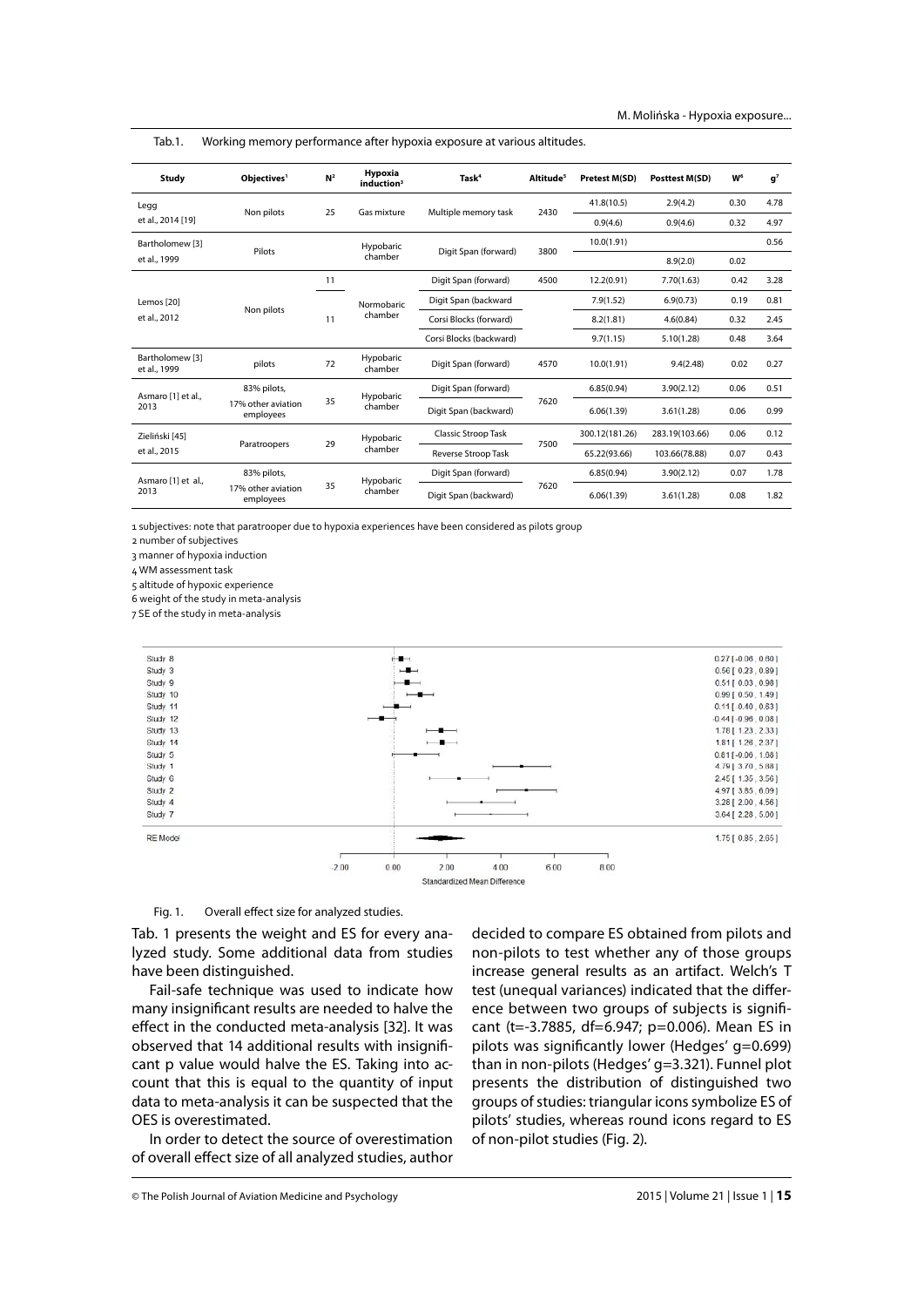

Fig. 2. Funnel plot for ES in pilot and non-pilot subjects.

## **DISCUSSION AND CONCLUSIONS**

The main aim of this paper was to empirically review studies on WM vulnerability to hypoxia exposure at various altitudes and under various hypoxic conditions. The main hypothesis has been confirmed - hypoxia impairs working memory performance and alters its capacity above 3800 m altitude. Overall effect size seems impressive, but it can be suspected that it is overestimated. It is worth considering those results in two separate groups of studies, which were qualitatively different: in pilots and non-pilots. After dividing the groups it is noticeable that the magnitude of the ES was determined by non-pilot studies, which increase the OES.

If pilots were less vulnerable to working memory alterations caused by hypoxia, the facilitating role of experience, which possibly builds up and enhances resistance to the impact of high altitude, should be discussed in future research. On the other hand, pilots have to deal with cognitive performance assessment more often than the general population, which may result in in appearance of learning effects, particularly when they train performance of the same or similar task under different conditions, such as high-G training.

As fail-safe technique indicated, the same amount of insignificant studies would reduce the effect size. Due to publication bias, many research studies showing insignificant differences in WM performance under differentiated hypoxic condition have not been published. Studies with impressive results are available, leading to overestimation of the general effect. The limitation of this meta-analysis is a small number of considered

studies, which prevents comparison between other distinguished variables: simulated flight level, manner of hypoxia induction or type of cognitive task. Open access to all results – those presenting influence as well as those that show lack of impact of hypoxic conditions on cognitive performance provide more reliable results.

Nevertheless, some directions for future research may be outlined. Although presented studies deliver some data about cognitive functioning under hypoxia, we still know very little about specific WM components. Not only vast amount of future research needs to be done in this area of interest, but also researchers should focus on some specific working memory and executive functions aspects as well. There is still a shortage of studies on cognitive susceptibility to oxygen storage, which would distinguish between particular WM components in Baddeley's model. Most of the presented studies were focused on phonological loop functions (for instance: Digit Span - forward and backward, Free Recall Task). Others were conducted with tools used for inhibition assessment, such as Stroop Task, where WM performance is tested only indirectly and the object has to follow and actualize task instructions. As mentioned at the beginning, WM consists of one prominent (central executive) and few subordinate elements like phonological loop, visuospatial sketchpad and episodic buffer. Because of individual properties of each of those components, there is a need for studying their vulnerability to hypoxia separately, not only as a single construct. For instance, phonological loop performance and potential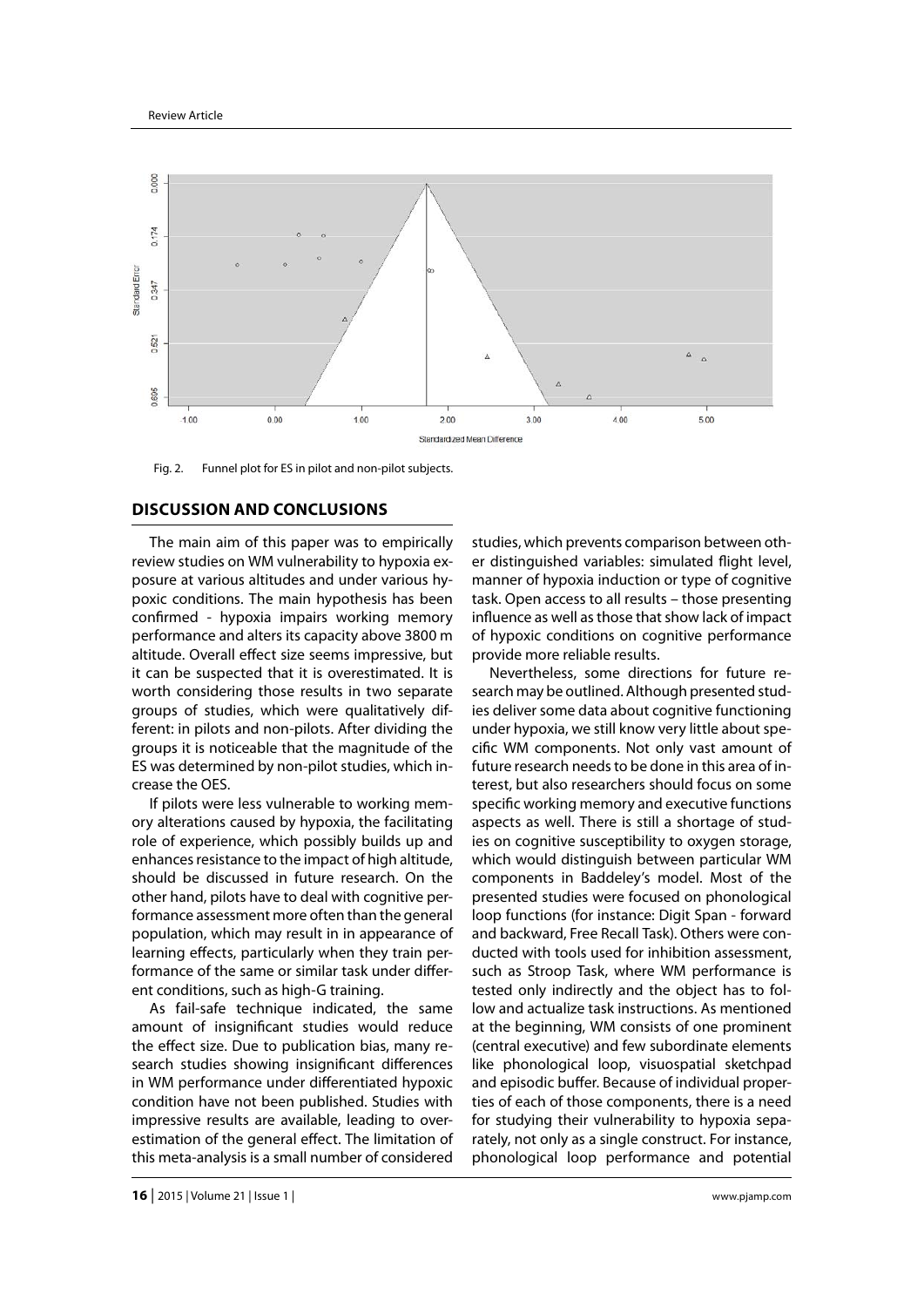impairment due to hypoxia may play a vital role while listening to auditory commands and news from air traffic control. Otherwise, visuospatial sketchpad performance may influence perceptual processes and its impairment may mediate spatial disorientation in hypoxia experience.

The value of the presented study contains not only in the results for cognitive tasks performance, but also in some other observations, which may be essential to understanding how hypoxia affects pilot performance. There are some non-cognitive consequences of hypoxia exposure, which may trigger changes in cognitive processing indirectly, as a mediator. For instance, some studies revealed that participants were completely unaware of their cognitive detriments and worsened performance after hypoxia exposure. Nonetheless, their behaviors and emotional states were rapidly changing with subsequent flight levels. At 5334 m, they were rather euphoric and declared well-being observing no decrease in cognitive performance. Unrealistic optimism due to increasing positive mood is an essential threat related to hypoxia exposure. As Makarowski and Smolicz noticed [23], euphoric state involving decrease of criticism is a dangerous consequence of hypoxia, which may lead to overlooking potential threats. Under such circumstances situational judgment of risk may be decreased as well. There is an effect called perceived invulnerability [21,37]*.* Moreover, as hypoxia exposure increases positive mood and arousal, it may weaken working memory performance. According to Orzechowski [33] positive effect may impair WM performance because of involvement of cognitive resources in the processing of information related to mood. However, another current theory in the literature assumes informative aspect of experienced mood. Hence, one's awareness and attention concentrate on processing information related to negative affect, which in consequence reinforces executive functioning and, obviously, WM performance. Otherwise, positive affect may reduce processing and in consequence one's attention is not drawn to risk or a possible threat.

As for other non-cognitive detriments, longterm consequences are also observed with regard

to the sleep-pattern changes after high-altitude exposure [22,36]. Those alterations particularly concerned decreased slow-wave sleep and rapid eye-movement (REM) sleep, frequent awakenings and sleep fragmentation. This can worsen cognitive performance as well as well-being, making those alterations an indirect effect of hypoxia.

There are certainly some unrecognized factors that might foster experiencing cognitive consequences of hypoxia. Some research studies postulate that potential risk lies in fatigue. This underestimated but noticeable element may mediate the relationship between high altitude exposure and WM performance by triggering alterations in reaction time and psychomotor performance.

The last conclusion considers the methods of cognitive assessment. There is no one universal tool to test executive function and working memory capacity and the presented studies were conducted with various methods. The most common tool was Digit Span: forward (6 studies) and backward (4 studies). Other studies were totally different and could be used to measure other executive functions as well, but including only the studies utilizing Digit Span test would make the meta-analysis impossible. Executive function assessment is susceptible to learning and the results obtained after performing one test at baseline and another under experimental conditions are often distorted by learning processes. One of the most popular cognitive assessment tool in aviation, CogScreen was used in Hewett et. al [15] study on American soldiers to test cognitive deterioration under hypoxic condition (induced by ROBD gas mixture). They used it to test the ability to divide attention, matching to sample, pathfinder combined and visual sequence comparison - subtests relating to cognitive functions other than working memory performance. Interestingly, no significant difference except slightly worsened vigilance was observed in cognitive functioning between baseline and experimental conditions at altitudes from 2400 to 4200 m. Possibly, such result is a consequence of the order effect; this measure may be not sensitive enough to detect subtle alterations in cognitive control.

# **AUTHOR'S DECLARATION:**

**Study Design**: Marta Molińska; **Data Collection:** Marta Molińska; **Statistical Analysis**: Marta Molińska; **Manuscript Preparation:** Marta Molińska; **Funds Collection:** Marta Molińska. The Author declares that there is no conflict of interest.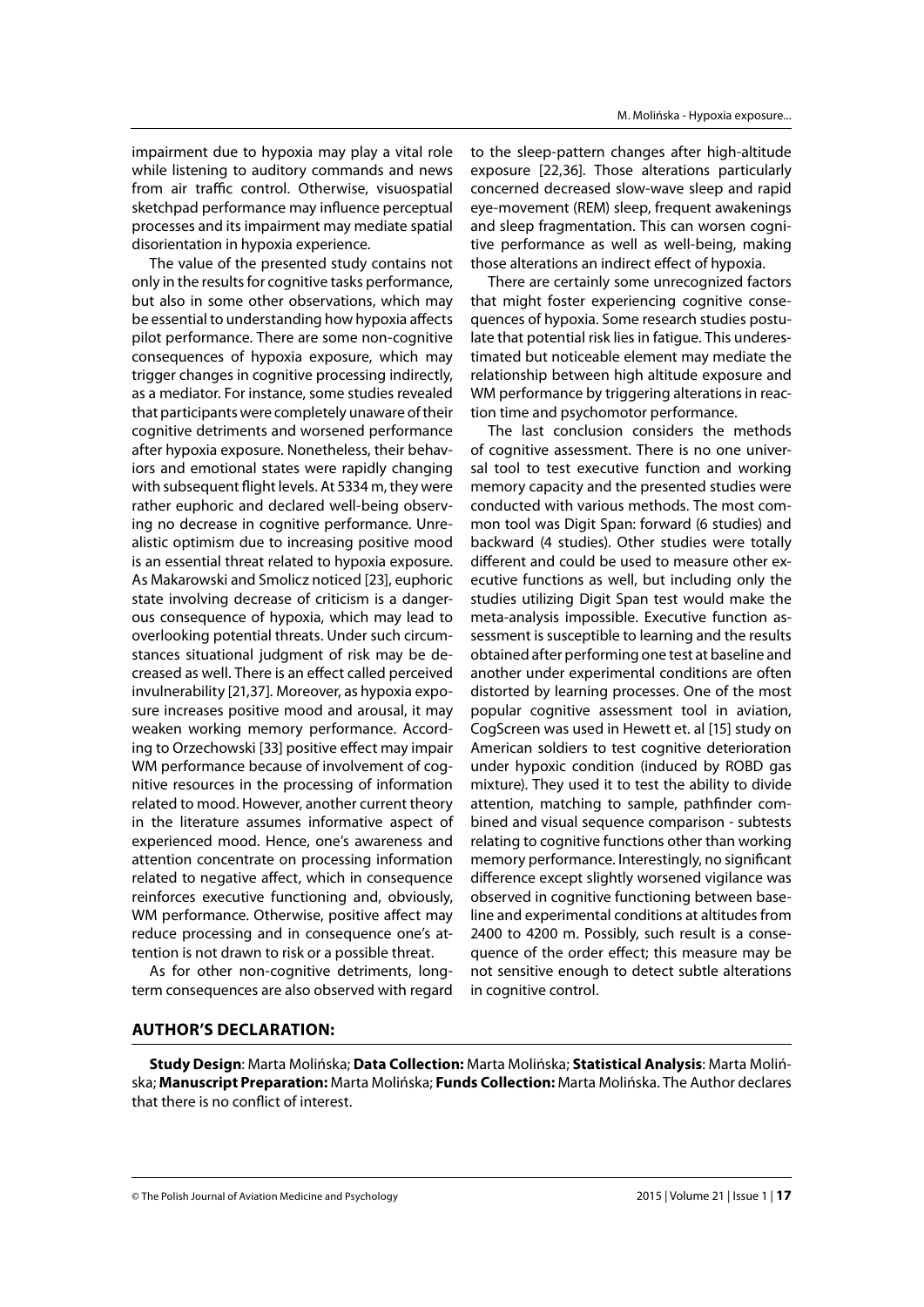### **REFERENCES**

- 1. Asmaro D, Mayall J, Ferguson S. Cognition at altitude: impairment in executive and memory processes under hypoxic conditions. Aviat Space Environ Med. 2013; 84(11):1159-65.
- 2. Baddeley A. The episodic buffer: a new component of working memory? Trends in cog sciences 2000; 4(11):417-23.
- 3. Bartholomew CJ, Jensen W, Petros TV, Ferraro FR, Fire KM, Biberdorf D, Blumkin D. The effect of moderate levels of simulated altitude on sustained cognitive performance. Int J of Av Psych 1999; 9(4):351-9.
- 4. Bedard M, Montplaisir J, Richer F, Rouleau I, Malo J. Obstructive sleep apnea syndrome: pathogenesis of neuropsychological deficits. J Clin Exp 1991; Neuropsychol. 13: 950-64.
- 5. Best CH, Taylor NB. Fizjologiczne podstawy postępowania lekarskiego. Warszawa: Państwowy Zakład Wydawnictw Lekarskich; 1971.
- 6. Biernacki M, Tarnowski A, Truszczyński O. Ryzyko w zadaniach lotniczych i metoda jego optymalizacji-ORM (Operational Risk Management). In: Goszczyńska M, Studenski R, ed. Psychologia zachowań ryzykownych; 2006:237-61.
- 7. Brierley JB. Cerebral (Chapter II). In: Blackwood W, Corsellis JA, eds. Greenfield's Neuropathology, Arnold, London; 1976.
- 8. Caretta TA, Perry DC, Ree MJ. Prediction of situational awareness in F-15 pilots. Int J of Av Psych 1996; 6:21-41.
- 9. Cohen J. Statistical Power Analysis for the Behavioral Sciences. Hilsdale, NJ: Lawrence Erlbaum Associates; 1988.
- 10. Endsley MR. A survey of situation awareness requirements in air-to-air combat fighters. Int J of Av Psych 1993; 3(2):157-68.
- 11. Endsley MR. Toward a theory of situation awareness in dynamic systems. J of the Hum Fuctors and Ergon Soc 1995; 37(1):32-64.
- 12. Endsley MR, Bolstad CA. Individual differences in pilot situation awareness. Int J of Av Psych 1994; 4(3):241-64.
- 13. Endsley MR, Garland DJ, eds. Situation awareness analysis and measurement. Florida: CRC Press; 2000.
- 14. Hedges L, Olkin I. Statistical models for meta-analysis. New York: Academic Press; 1985.
- 15. Hewett KJ, Curry IP, Rath E, Collins SM. Subtle cognitive effects of moderate hypoxia. Army Aeromedical Research Laboratory. Fort Rucker Al; 2009.
- 16. Jagodzińska M. Psychologia pamięci: badania, teorie, zastosowania. Gliwice: Helion; 2008.
- 17. Kleka P. Statystyczne kryteria przydatności raportu z badań do metaanalizy. In: Brzeziński J, ed. Metodologia bada społecznych. Wybór tekstów; 2011:99-114.
- 18. Koechlin E, Basso G, Pietrini P, Panzer S, Grafman J. The role of the anterior prefrontal cortex in human cognition. Nature 1999; 399(6732):148-51.
- 19. Komiyama T, Sudo M, Higaki Y, Kiyonaga A, Tanaka H, Ando, S. Does moderate hypoxia alter working memory and executive function during prolonged exercise? Phys and Beh 2015; 139:290-6.
- 20. Kumar GK. Hypoxia. 3. Hypoxia and neurotransmitter synthesis. Am J of Physiol Cell Physiol 2011; 300: C743-C751.
- 21. Legg S, Hill S, Gilbey A, Raman A, Schlader Z, Mündel T. Effect of mild hypoxia on working memory, complex logical reasoning, and risk judgment. Int J of Av Psych, 2014; 24(2):126-40.
- 22. Lemos A, Antunes HKM, Santos RVT, Lira FS, Tufik S, Mello MT. High altitude exposure impairs sleep patterns, mood, and cognitive functions. Psychophysiology 2012; 49(9):1298-306.
- 23. Makarowski R, Smolicz T. Czynnik ludzki w lotnictwie. Adriana Aviation: Kosowizna; 2012.
- 24. Malle C, Quinette P, Laisney M, Boissin J, Desgranges B, Eustache F, Piérard C. Working memory impairment in pilots exposed to acute hypobaric hypoxia. Aviat Space Environ Med 2013; 84(8):773-9.
- 25. McFarland RA. The psychological effects of oxygen deprivation (anoxemia) on human behavior. Arch. Psychol 1932; 145: 1-135.
- 26. McFarland RA. Psycho-physiological studies at high altitude in the Andes. I. The effect of rapid ascents by aeroplane and train. J. Comp. Physiol 1937a; 23: 191-225.
- 27. Miyake AF. The Unity and Diversity of Executive Functions and Their Contributions to Complex ''Frontal Lobe'' Tasks: A Latent Variable Analysis. Cog Psych 2000; 41:9-100.
- 28. Muhm JM, Rock PB, McMullin DL, Jones SP, Lu IL, Eilers KD. Effect of aircraft-cabin altitude on passenger discomfort. New Eng J of Med 2007; 357(1):18-27.
- 29. Norman IJ, Redfern SJ, eds. Mental health care for elderly people. New York: Churchill Livingstone; 1996.
- 30. Nęcka E, Orzechowski J, Szymura B. Psychologia poznawcza. Warszawa: Wydawnictwo Naukowe PWN; 2006.
- 31. Nelson, M. Psychological testing at high altitudes. Aviat Space Environ Med 1982; 53(2):122-26.